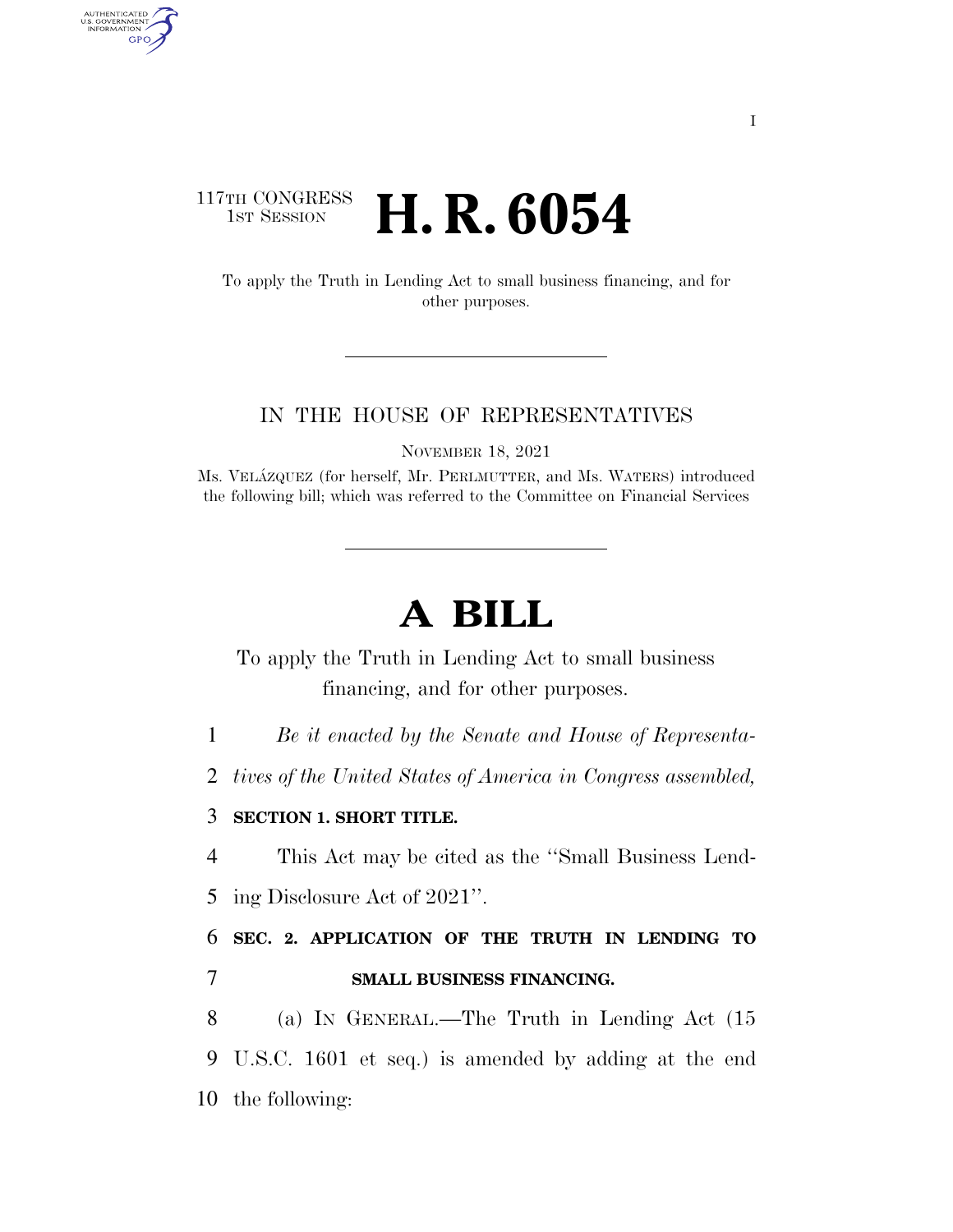## **''CHAPTER 6—SMALL BUSINESS FINANCING**

''191. Definitions.

''192. Application of this title to small business financing.

''193. Additional disclosures.

''194. Restrictions on double-dipping.

''195. Additional provisions.

### **''§ 191. Definitions**

- ''In this chapter:
- ''(1) CLOSED-END COMMERCIAL CREDIT.—The term 'closed-end commercial credit'—

 ''(A) means a closed-end extension of cred- it, secured or unsecured, including financing with an established principal amount and in- cluding equipment financing that does not meet the definition of a lease under the Uniform Commercial Code (U.C.C.—§ 2A–103(j)) the proceeds of which the recipient does not intend to use primarily for personal, family or house-hold purposes; and

 ''(B) includes financing with an established principal amount and duration.

18 "(2) CONSUMER FINANCIAL PRODUCT OR SERV- ICE.—The term 'consumer financial product or serv- ice' has the meaning given that term under section 1002 of the Consumer Financial Protection Act of 2010.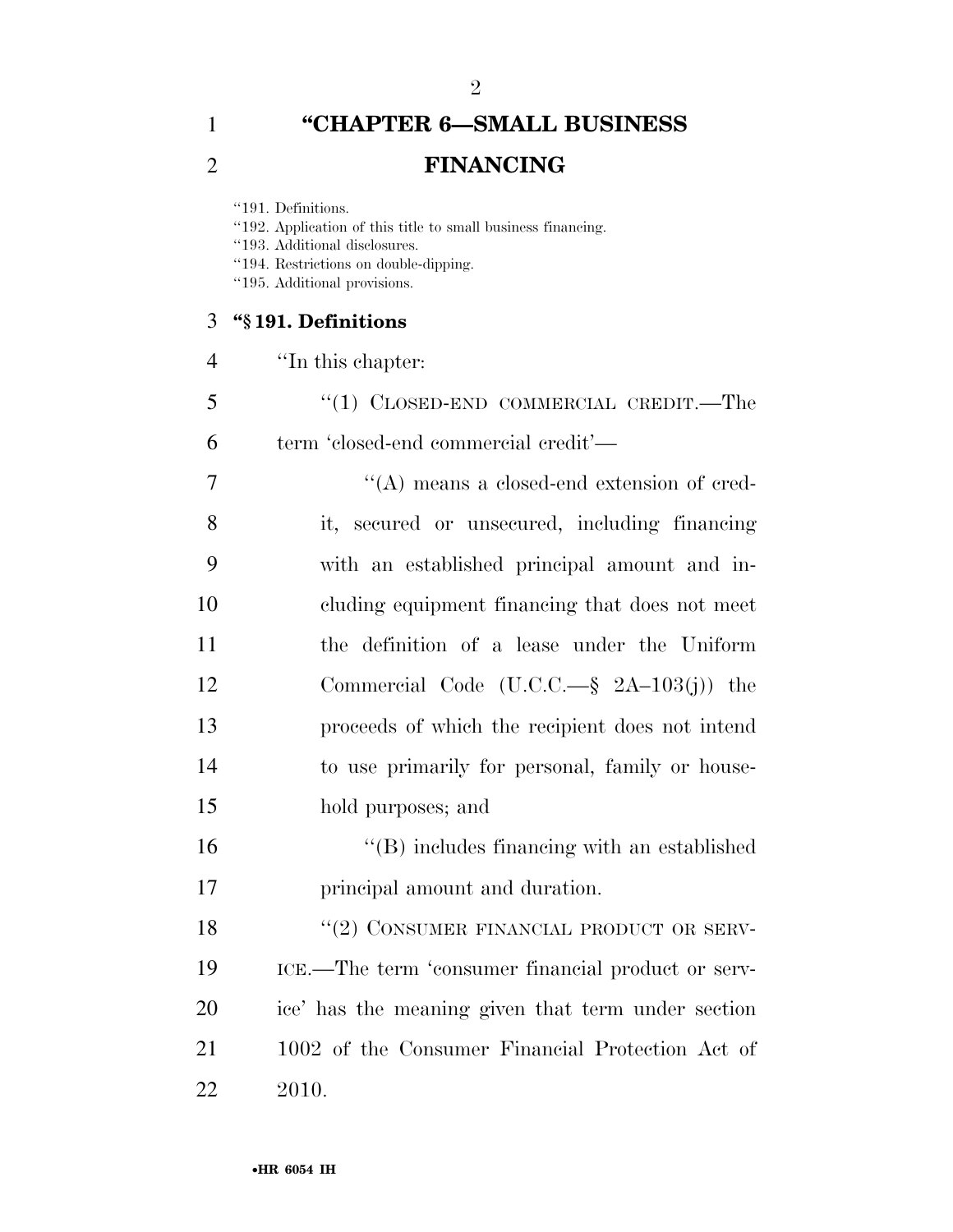1 ''(3) DIRECTOR.—The term 'Director' means the Director of the Bureau.

3 "(4) FACTORING.—The term 'factoring' means a transaction that includes an agreement to pur- chase, transfer, or sell a legally enforceable claim for payment held by a recipient for goods the recipient has supplied or services the recipient has rendered that have been ordered but for which payment has not yet been made.

10 "(5) FINANCE CHARGE.—

11 "(A) IN GENERAL.—The term 'finance charge' means the cost of financing as a dollar amount, and includes any charge payable di- rectly or indirectly by the recipient of the fi- nancing and imposed directly or indirectly by the provider of the financing as an incident to or a condition of the extension of financing.

18 "(B) CALCULATION IN OPEN-END COM- MERCIAL CREDIT PLANS.—In any open-end commercial credit plan, the finance charge shall be computed assuming the maximum amount of credit available to the recipient, in each case, is drawn and repaid at the minimum rate.

24 "(C) CALCULATION IN FACTORING TRANS-ACTIONS.—In any factoring transaction, the fi-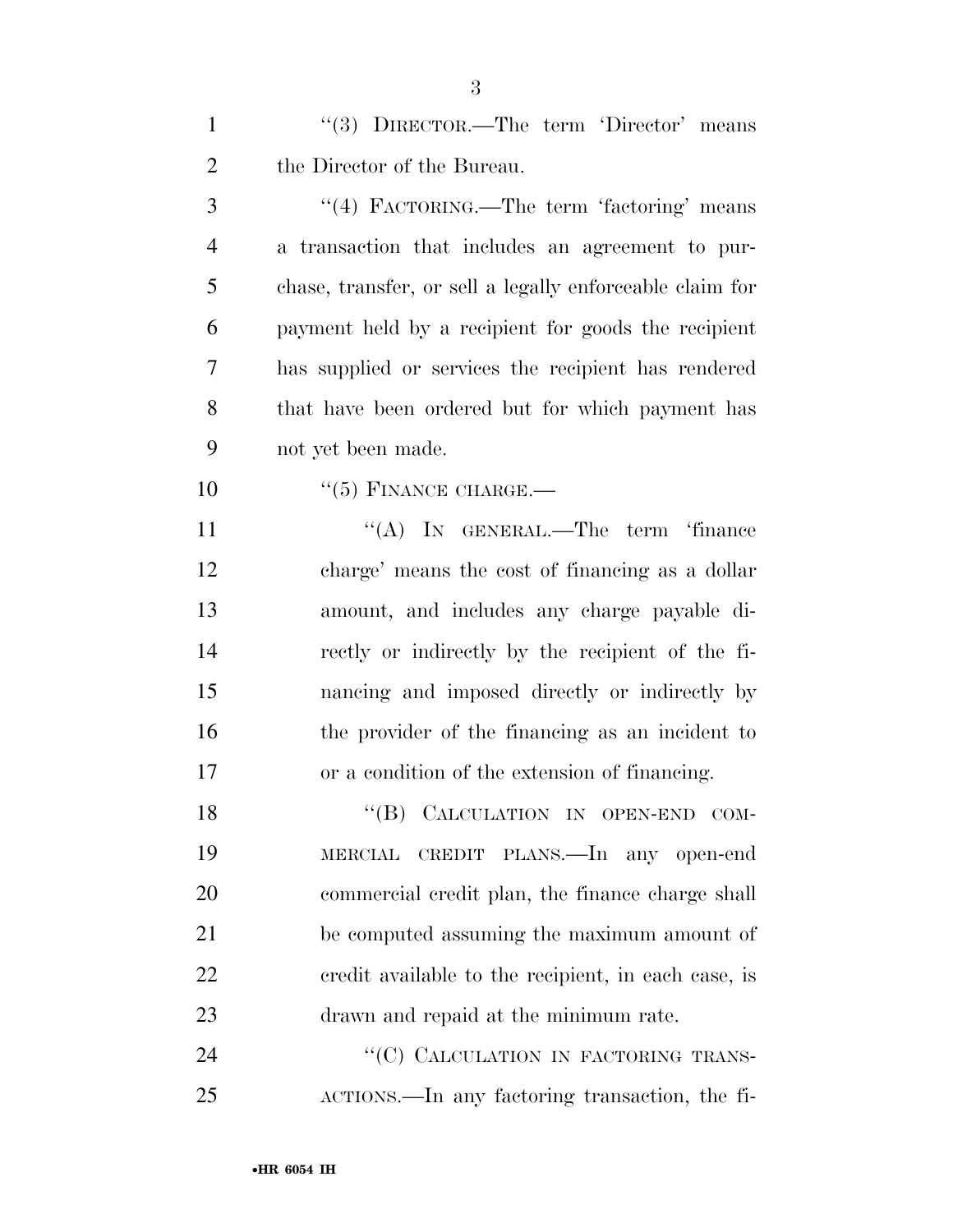| $\mathbf{1}$   | nance charge shall include the discount taken     |
|----------------|---------------------------------------------------|
| $\overline{2}$ | on the face value of the accounts receivable.     |
| 3              | "(D) CALCULATION IN LEASE FINANCING               |
| $\overline{4}$ | TRANSACTIONS.—In any lease financing trans-       |
| 5              | action, the finance charge shall include the sum  |
| 6              | of the lease payments and, if there is a fixed-   |
| $\overline{7}$ | price purchase option or a purchase option with   |
| 8              | a price that can be calculated at the time of     |
| 9              | disclosure, the purchase price listed in the con- |
| 10             | tract that the lessee may pay to acquire the      |
| 11             | leased goods at the end of the lease, minus—      |
| 12             | $f'(i)$ if the finance company selects,           |
| 13             | manufactures, or supplies the goods to be         |
| 14             | leased, the price that the finance company        |
| 15             | would sell the goods in a cash transaction;       |
| 16             | <b>or</b>                                         |
| 17             | "(ii) if the finance company does not             |
| 18             | select, manufacture, or supply the goods to       |
| 19             | be leased, the price the finance company          |
| 20             | will pay to acquire the property to be            |
| 21             | leased.                                           |
| 22             | "(E) INCLUSION OF CERTAIN PREPAY-                 |
| 23             | MENT CHARGES.-                                    |
| 24             | "(i) IN GENERAL.—If, as a condition               |
| 25             | of obtaining the offered commercial financ-       |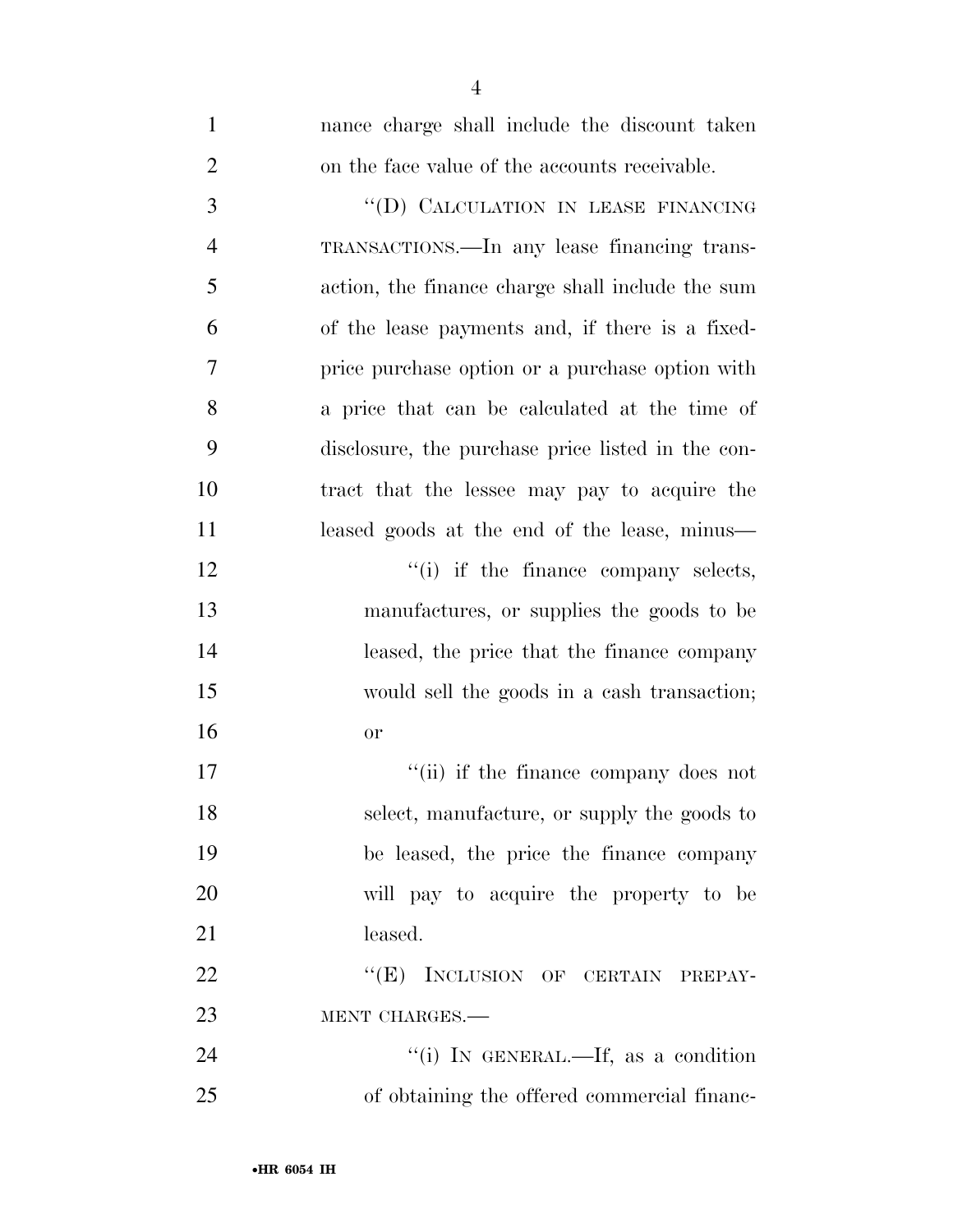| ing the provider requires the recipient to          |
|-----------------------------------------------------|
| pay off the balance of an existing loan or          |
| advance from the same provider, any pre-            |
| payment charge or penalty required to be            |
| paid on the existing financing shall be in-         |
| cluded as a financing charge.                       |
| "(ii) TREATMENT WHEN REPAYMENT                      |
| AMOUNT<br>IS CALCULATED AS A FIXED                  |
| AMOUNT.—For purposes of clause (i), for             |
| financing for which the total repayment             |
| amount is calculated as a fixed amount,             |
| the prepayment charge is equal to the               |
| original finance charge multiplied by the           |
| required prepayment amount as a percent-            |
| age of the total repayment amount, minus            |
| any portion of the total repayment amount           |
| forgiven by the provider at the time of pre-        |
| payment.                                            |
| $``(6)$ OPEN-END COMMERCIAL CREDIT PLAN.—           |
| The term 'open-end commercial credit plan' means    |
| any small business financing provided by a person   |
| under a plan in which the person reasonably con-    |
| templates repeat transactions, which prescribes the |
|                                                     |

terms of such transactions, and which provides for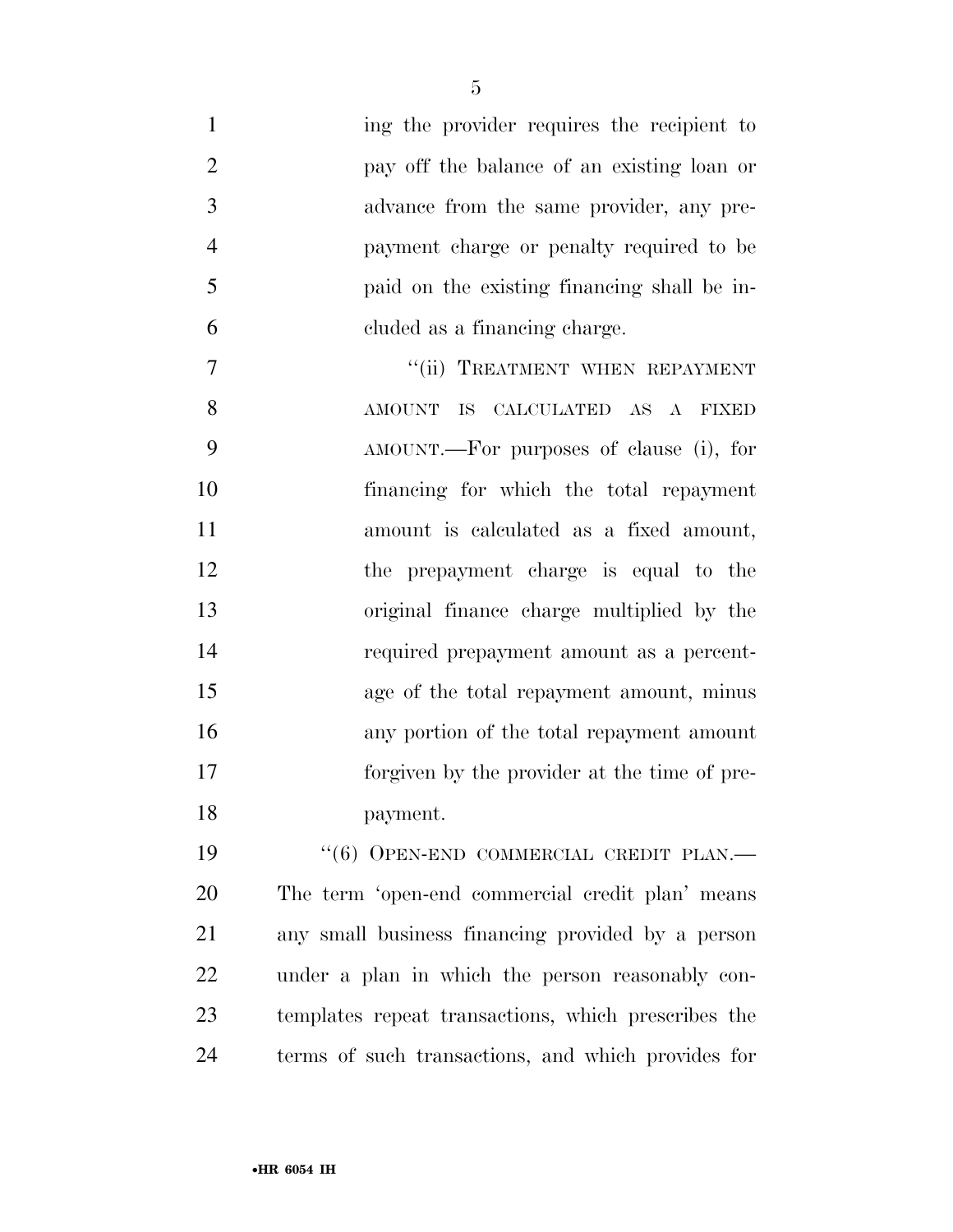| $\mathbf{1}$   | a finance charge which may be computed from time              |
|----------------|---------------------------------------------------------------|
| $\overline{2}$ | to time on the outstanding unpaid balance.                    |
| 3              | "(7) PROVIDER.—The term 'provider' mean a                     |
| $\overline{4}$ | person who offers or provides small business financ-          |
| 5              | ing.                                                          |
| 6              | "(8) RECIPIENT.—The term 'recipient' means a                  |
| 7              | person who is presented an offer of small business            |
| 8              | financing.                                                    |
| 9              | (9)<br>SALES-BASED FINANCING.—The<br>term                     |
| 10             | 'sales-based financing'—                                      |
| 11             | $\lq\lq$ means a transaction where there is                   |
| 12             | an extension of financing to a recipient that is              |
| 13             | repaid by the recipient, over time, as a percent-             |
| 14             | age of sales or revenue, in which the payment                 |
| 15             | amount may increase or decrease according to                  |
| 16             | the volume of sales made or revenue received by               |
| 17             | the recipient; and                                            |
| 18             | $\lq$ <sup>"</sup> (B) includes transactions with a 'true-up" |
| 19             | mechanism'.                                                   |
| 20             | "(10) SMALL BUSINESS.—The term 'small busi-                   |
| 21             | ness' has the meaning given the term 'small-business          |
| 22             | concern' under section 3 of the Small Business Act            |
| 23             | $(15 \text{ U.S.C. } 632).$                                   |
| 24             | "(11) SMALL BUSINESS FINANCING.—The term                      |
| 25             | 'small business financing'—                                   |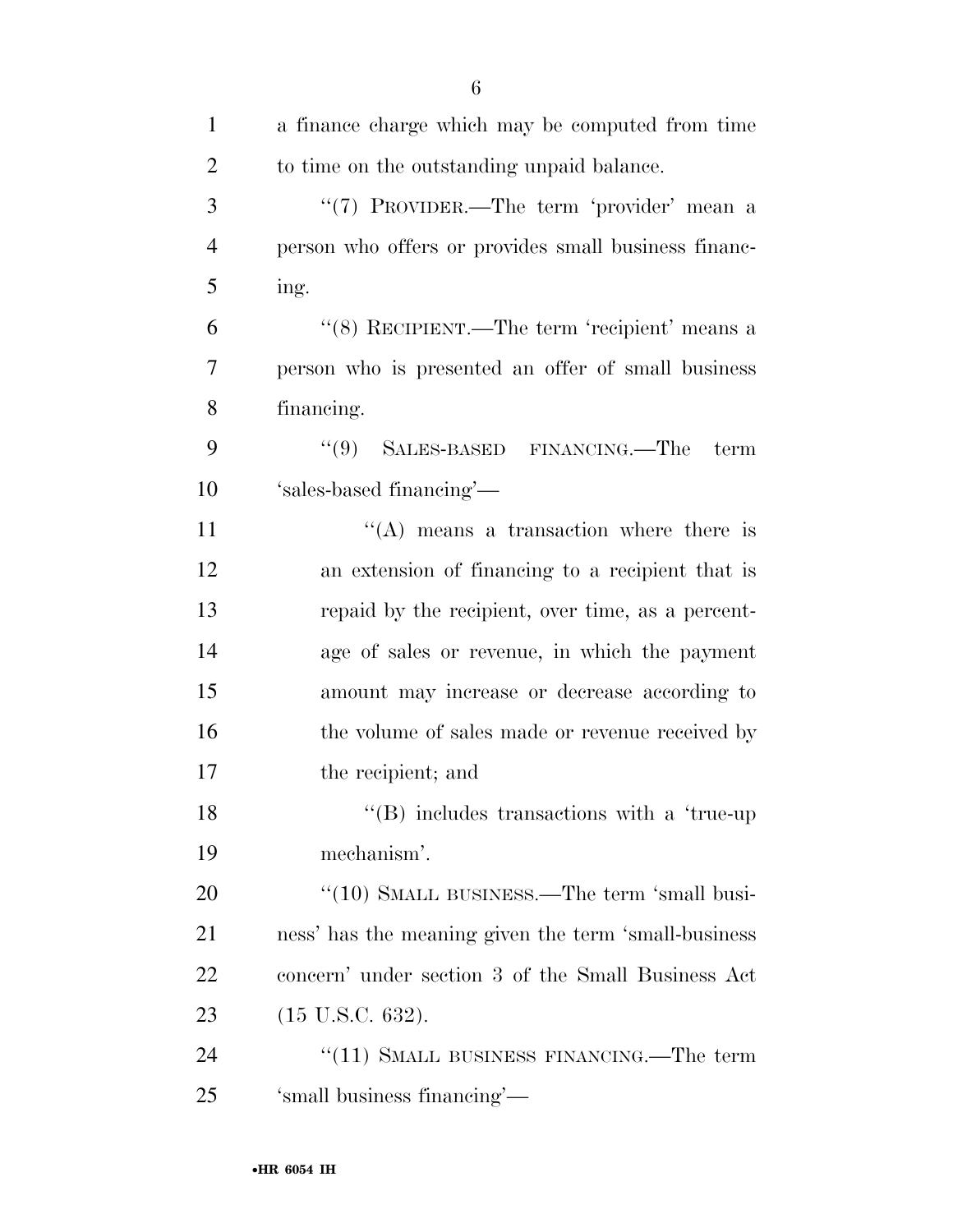1 ''(A) means any line of credit, closed-end commercial credit, sales-based financing, or other non-equity obligation or alleged obligation of a partnership, corporation, cooperative, asso- ciation, sole proprietorship, or other entity that is \$2,500,000 or less; and ''(B) does not include any obligation or al- leged obligation of an individual that is pri- marily for personal, family, or household pur- poses. 11 "(12) SPECIFIC OFFER.—The term 'specific offer' means the specific terms of small business fi- nancing, including price or amount, that is quoted to a recipient, based on information obtained from, or about the recipient, which, if accepted by a recipient, shall be binding on the provider, as applicable, sub- ject to any specific requirements stated in such terms. **''§ 192. Application of this title to small business fi-**

## **nancing**

21 "(a) IN GENERAL.—This title shall apply to small business financing made to a small business to the same extent as this title applies to extensions of credit made to a consumer.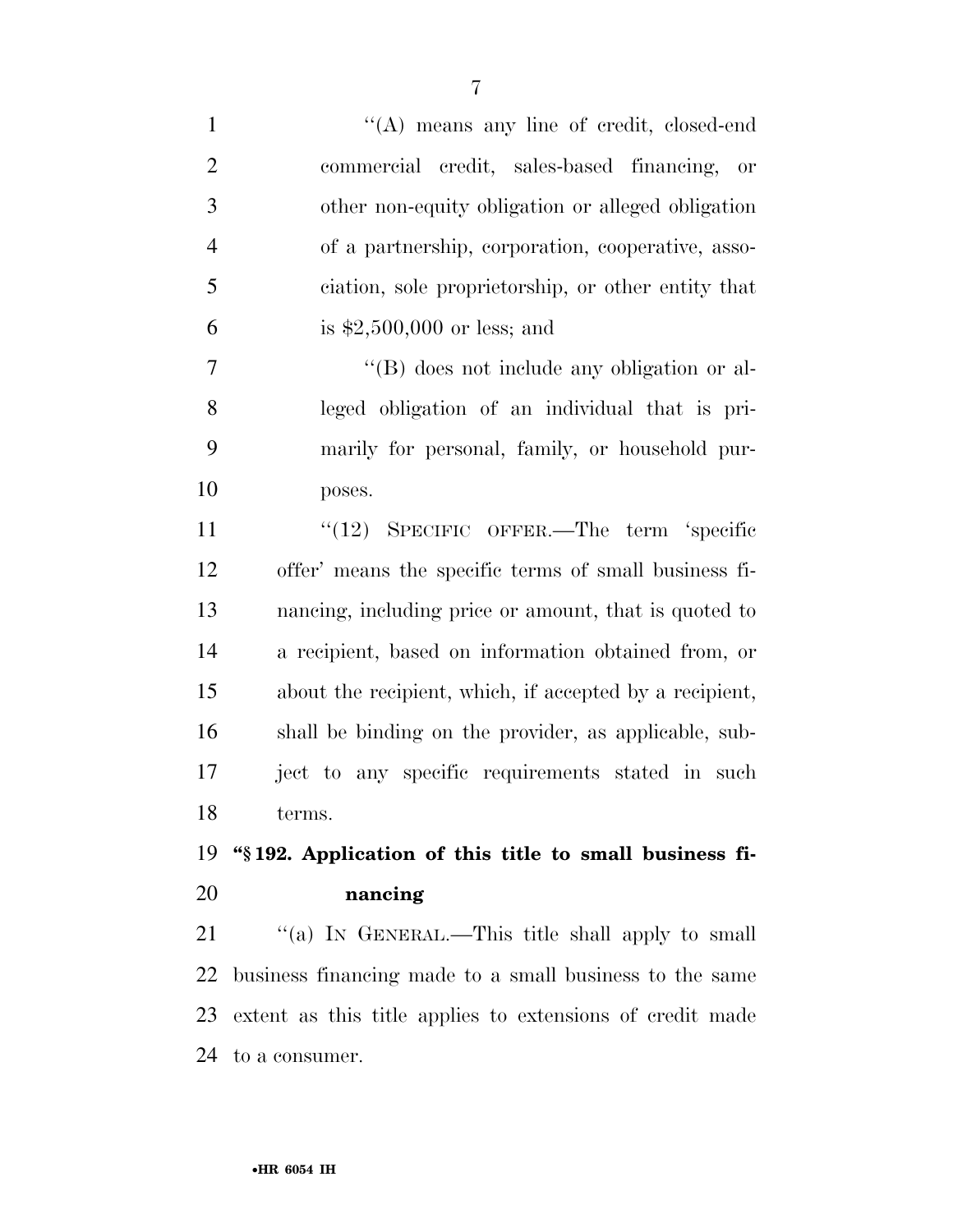''(b) RULEMAKING.—The Director shall issue such rules as may be required to carry out this chapter.

 ''(c) BUREAU AUTHORITY.—For purposes of carrying out this chapter and other Federal laws, including the Consumer Financial Protection Act of 2010, the Bureau shall have the same authority with respect to small busi- ness financing as the Bureau has with respect to consumer financial products and services.

### **''§ 193. Additional disclosures**

 $\qquad$  "(a) IN GENERAL.—Any provider offering small busi- ness financing to a small business shall disclose the fol- lowing pieces of information to a recipient at the time of extending a specific offer for small business financing:

 ''(1) FINANCING AMOUNT.—The total amount to be paid to the small business, taking into account all fees and charges to be withheld at disbursement.

17 <sup>''</sup>(2) ANNUAL PERCENTAGE RATE.—

18 "(A) CLOSED-END COMMERCIAL CREDIT.— With respect to closed-end commercial credit, the annual percentage rate, using only the words 'annual percentage rate' or the abbrevia-22 tion 'APR', expressed as a yearly rate, inclusive of any fees and finance charges that cannot be avoided by a recipient.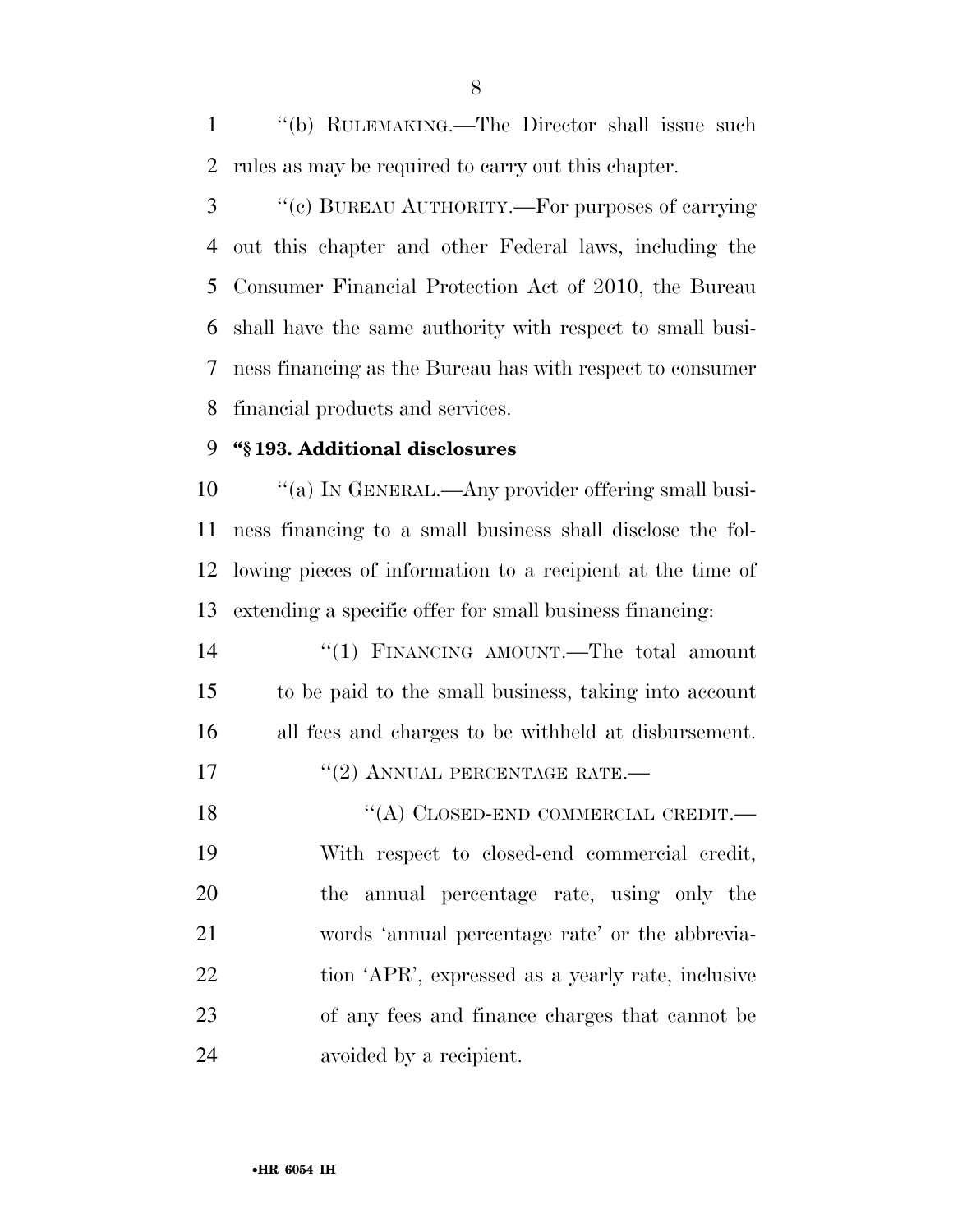1 ''(B) OPEN-END COMMERCIAL CREDIT PLANS.—With respect to open-end commercial credit plans, the annual percentage rate, using only the words 'annual percentage rate' or the abbreviation 'APR', expressed as a nominal yearly rate, inclusive of any fees and finance charges that cannot be avoided by a recipient, based on the maximum amount of credit avail- able to the recipient and the term resulting from making the minimum required payments 11 term as disclosed. 12 "(C) SALES-BASED FINANCING.— 13 '(i) In GENERAL.—With respect to sales-based financing, the estimated annual percentage rate, using the words 'annual percentage rate' or the abbreviation 'APR', expressed as a yearly rate, inclusive of any

20 jected periodic payment amounts. 21 ""(ii) CALCULATION OF CERTAIN PAY- MENT AMOUNTS.—The estimated term of repayment and the projected periodic pay-ment amounts shall be calculated based on

fees and finance charges, based on the esti-

mated term of repayment and the pro-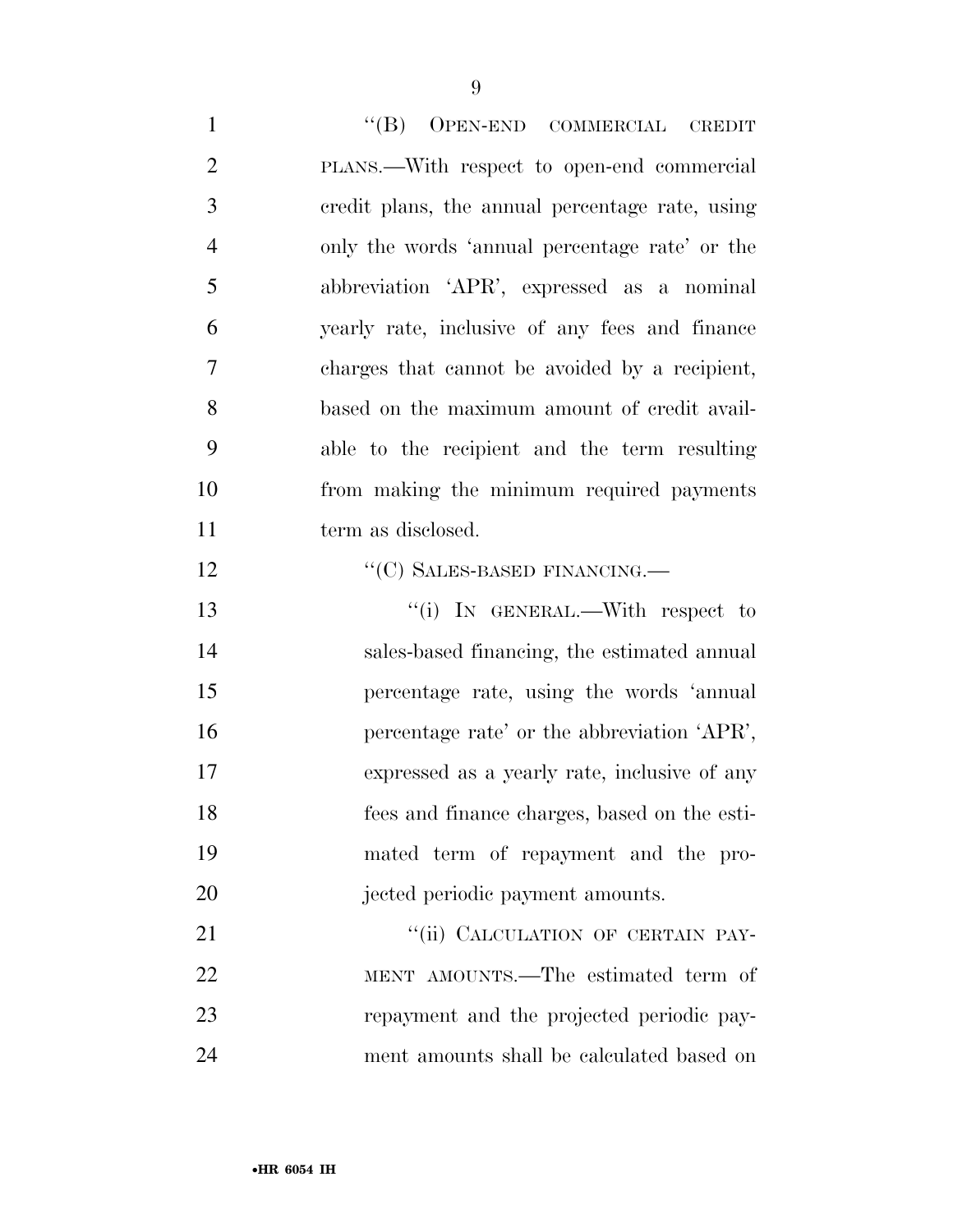1 the projection of the recipient's sales, 2 called the projected sales volume. 3 "(iii) CALCULATION OF PROJECTED SALES VOLUMES.—For purposes of clause (ii), the projected sales volume may be cal- culated—  $\text{``(I)} \text{ according to a method de-}$  fined by the Director based on the re- cipient's historical sales volume over a defined period of time that is used for all sales-based financing transactions 12 by that provider; or 13 ''(II) by another method defined by the provider and approved by the 15 Director, with ongoing monitoring by 16 the Director for accuracy based on a comparison of the annual percentage rate as disclosed to the recipient and as calculated retrospectively upon re-

20 payment of the financing.

22 "(i) IN GENERAL.—With respect to

23 factoring, the estimated annual percentage

21 "'(D) FACTORING.

24 rate, using that term.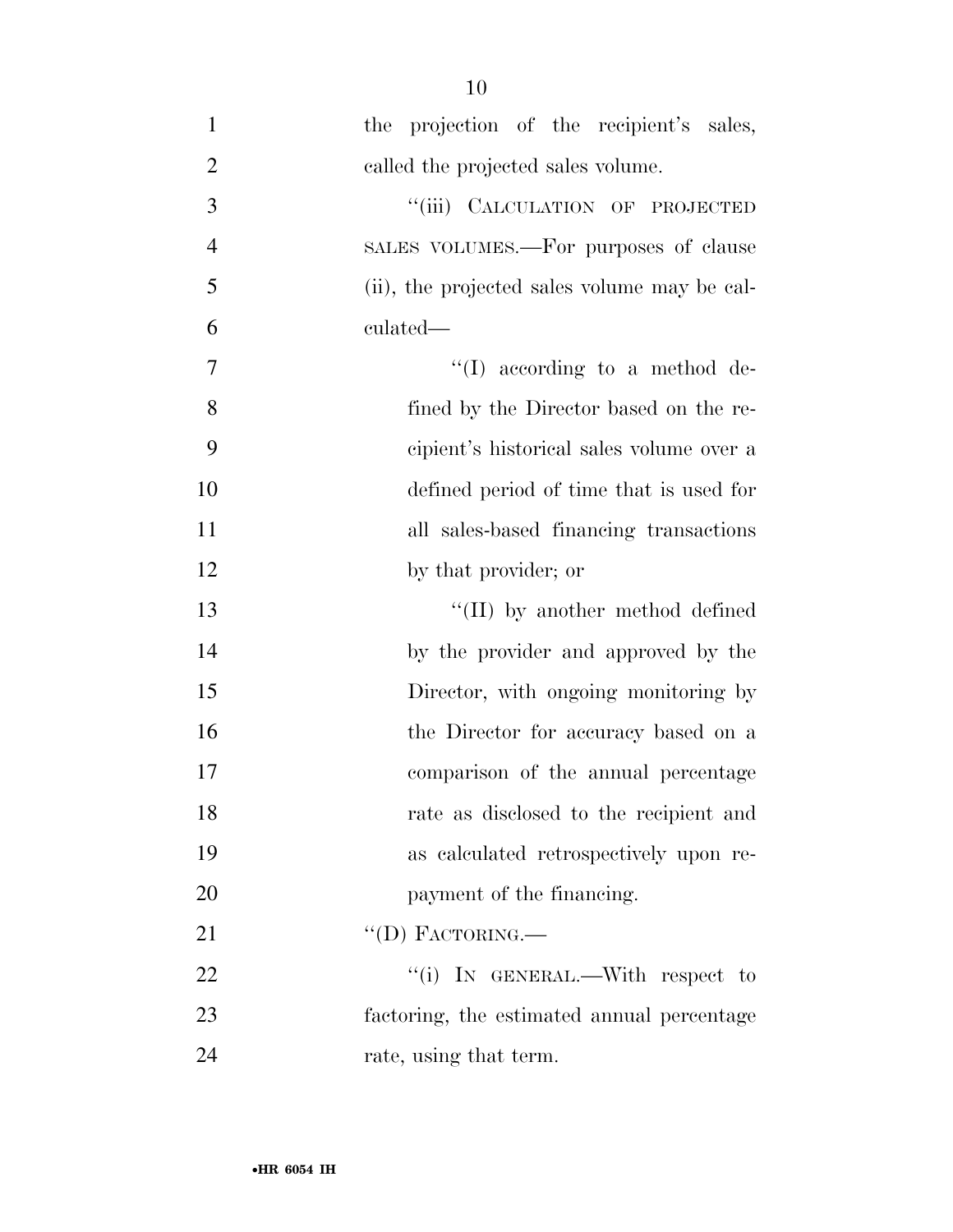| $\mathbf{1}$   | "(ii) CALCULATION.—To calculate the            |
|----------------|------------------------------------------------|
| $\overline{2}$ | estimated annual percentage rate under         |
| 3              | clause $(i)$ —                                 |
| $\overline{4}$ | $\lq\lq$ (I) the purchase amount shall         |
| 5              | be considered the financing amount;            |
| 6              | $\lq\lq$ (II) the purchase amount minus        |
| $\overline{7}$ | the total cost of financing shall be           |
| 8              | considered the payment amount; and             |
| 9              | "(III) the term is established by              |
| 10             | the payment due date of the receiv-            |
| 11             | ables.                                         |
| 12             | "(iii) ALTERNATE METHOD TO ESTI-               |
| 13             | MATE TERM.—Notwithstanding clause              |
| 14             | $(ii)(III)$ , a provider may estimate the term |
| 15             | for a factoring transaction as the average     |
| 16             | payment period, its historical data over a     |
| 17             | period not to exceed the previous twelve       |
| 18             | months, concerning payment invoices paid       |
| 19             | by the party owing the accounts receivable     |
| 20             | in question.                                   |
| 21             | (3)<br>PAYMENT AMOUNT.—With respect to         |
| 22             | small business financing other than factoring— |
| 23             | "(A) for payment amounts that are fixed—       |
| 24             | "(i) the payment amounts and fre-              |
| 25             | quency (e.g., daily, weekly, monthly); and     |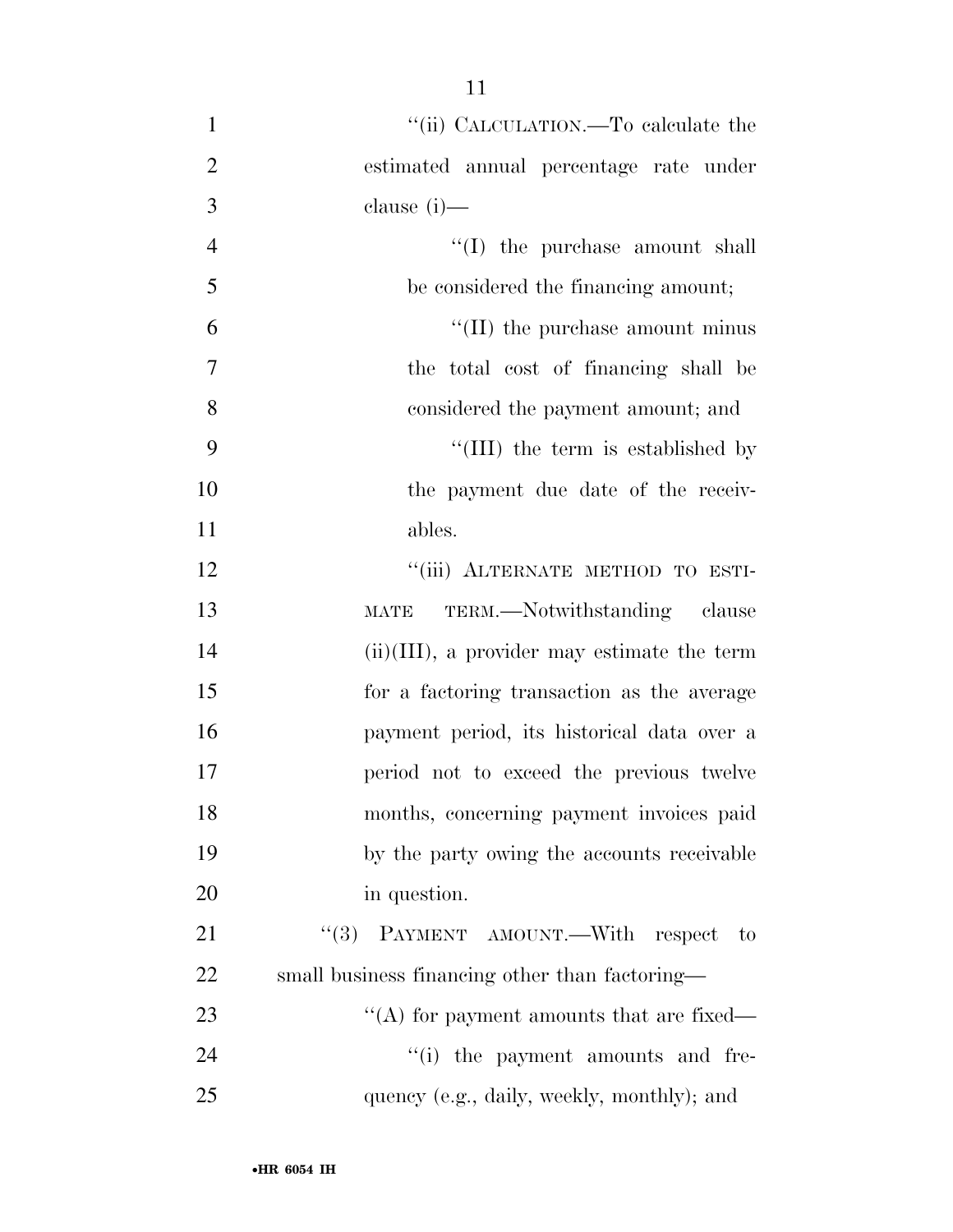| $\mathbf{1}$   | "(ii) if the term is longer than one                  |
|----------------|-------------------------------------------------------|
| $\mathbf{2}$   | month and payment frequency is other                  |
| 3              | than monthly, the average total monthly               |
| $\overline{4}$ | payment amount; or                                    |
| 5              | $\lq\lq$ for payment amounts that are vari-           |
| 6              | $able$ —                                              |
| $\overline{7}$ | "(i) a full payment schedule or a de-                 |
| 8              | scription of the method used to calculate             |
| 9              | the amounts and frequency of payments;                |
| 10             | and                                                   |
| 11             | "(ii) if the term is longer than one                  |
| 12             | month, the estimated average total month-             |
| 13             | ly payment amount.                                    |
| 14             | "(4) TERM.—For financing other than fac-              |
| 15             | toring, the term of the small business financing, ei- |
| 16             | ther in months or in years, or, if the term is not    |
| 17             | fixed, the estimated term, calculated using the same  |
| 18             | assumptions used to calculate the estimated annual    |
| 19             | percentage rate.                                      |
| 20             | "(5) FINANCE CHARGE.—The finance charge of            |
| 21             | the small business financing, broken down to show     |
| 22             | what expenses and fees are included in the finance    |
| 23             | charge.                                               |
| 24             | " $(6)$ PREPAYMENT COST OR SAVINGS.—In the            |
| 25             | event that a recipient elects to pay off or refinance |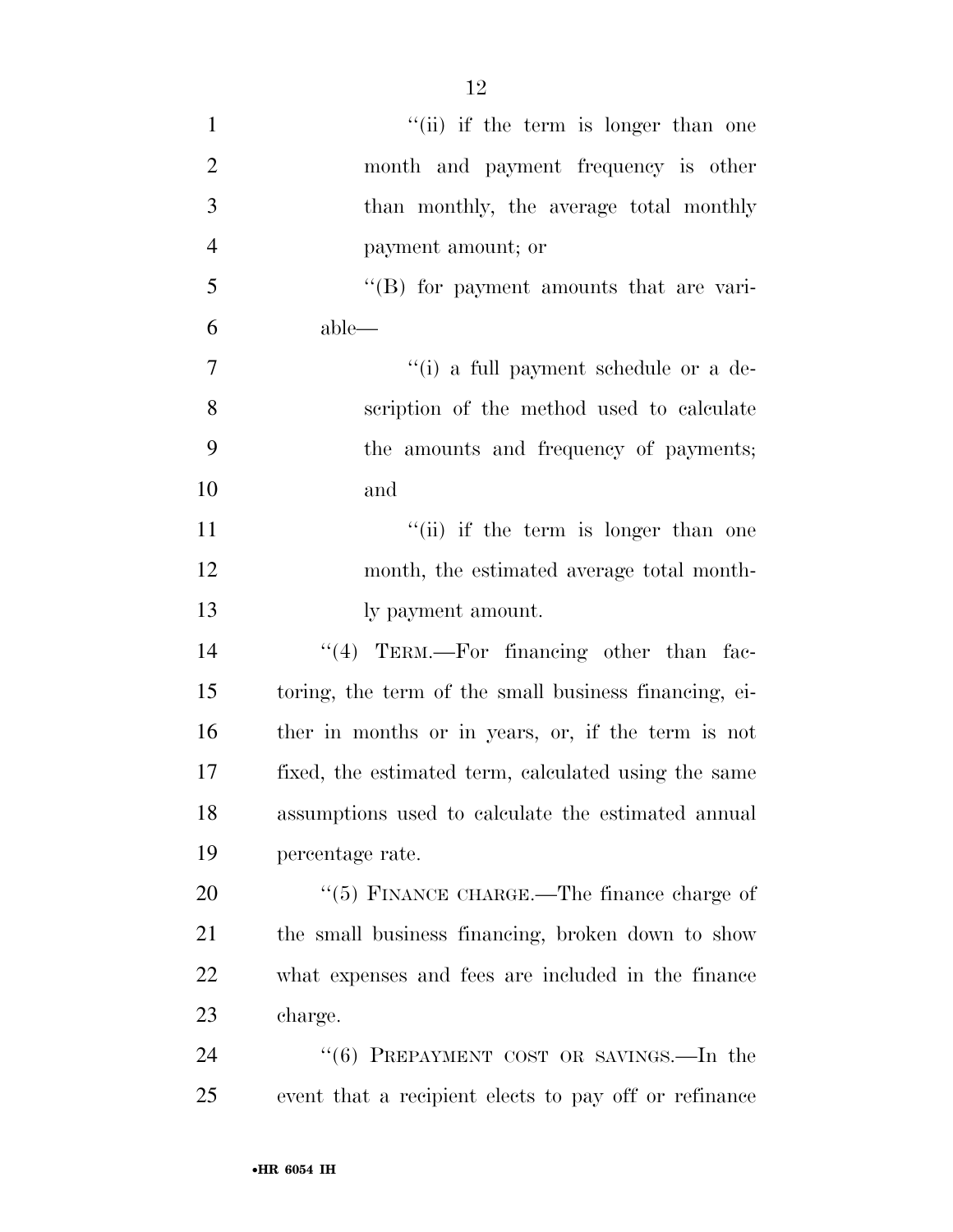| $\mathbf{1}$   | the small business financing prior to full repayment,   |
|----------------|---------------------------------------------------------|
| $\overline{2}$ | the provider must disclose—                             |
| 3              | $\lq\lq$ whether the recipient would be re-             |
| $\overline{4}$ | quired to pay any finance charges other than            |
| 5              | interest accrued since the recipient's last pay-        |
| 6              | ment;                                                   |
| 7              | $\lq\lq (B)$ if the recipient is required to pay the    |
| 8              | finance charges described under subparagraph            |
| 9              | $(A)$ , the percentage of any unpaid portion of         |
| 10             | the finance charge and maximum dollar amount            |
| 11             | the recipient could be required to pay; and             |
| 12             | $\lq\lq$ whether the recipient would be re-             |
| 13             | quired to pay any additional fees not already in-       |
| 14             | cluded in the finance charge.                           |
| 15             | "(7) COLLATERAL REQUIREMENTS. Any col-                  |
| 16             | lateral requirement that will be imposed on the small   |
| 17             | business in connection with the small business fi-      |
| 18             | nancing.                                                |
| 19             | "(b) FORM OF DISCLOSURES.-                              |
| 20             | " $(1)$ In GENERAL.—Disclosures made pursuant           |
| 21             | to this section shall be in writing, at the time a spe- |
| 22             | eific offer is made, and in a manner that is clear,     |
| 23             | conspicuous, complete, and allows the small business    |
| 24             | to compare the range of small business financing op-    |
| 25             | tions that the small business may be considering.       |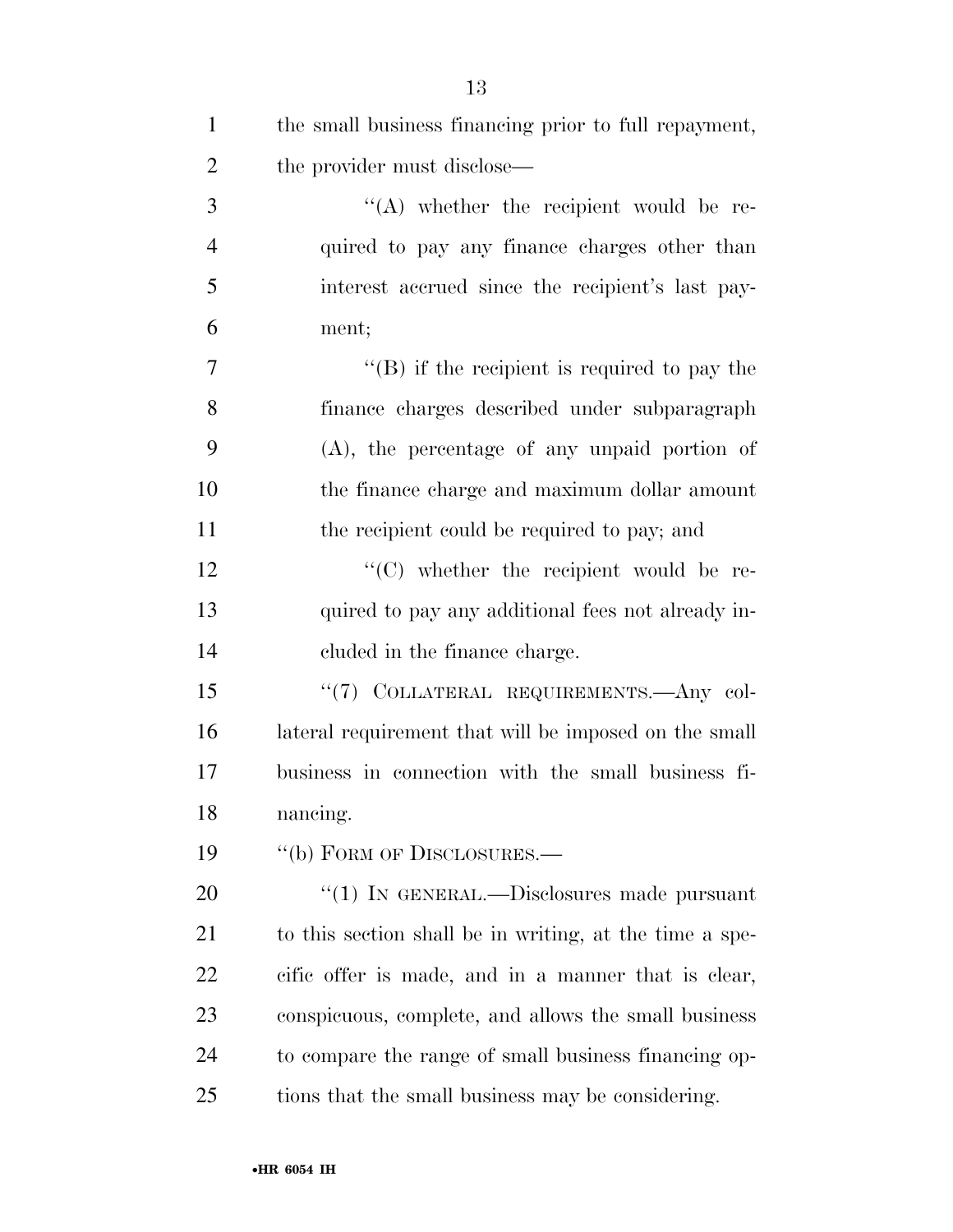1 "(2) PROMINENCE OF DISCLOSURES.—In mak- ing any disclosure pursuant to this section, the dis- closures required under paragraphs (1), (2), and (3) of subsection (a) shall be displayed most promi-nently.

### **''§ 194. Restrictions on double-dipping**

 ''When a lender of small business financing refi- nances or modifies an existing loan with a fixed fee as the primary financing charge, the lender may not charge a fee on the small business's outstanding principal unless there is a tangible benefit to the small business.

### **''§ 195. Additional provisions**

 ''(a) RULE OF CONSTRUCTION.—Nothing in this chapter may be construed to prevent a provider from pro- viding or disclosing additional information on a small busi- ness financing being offered to a recipient, provided how- ever, that such additional information may not be dis- closed as part of the disclosure required by this chapter. 19 "(b) USE OF TERMS.—

 $\frac{1}{2}$  (1) RATE.—If other metrics of financing cost are disclosed or used in the application process of a small business financing, these metrics shall not be presented as a 'rate' if they are not the annual in-terest rate or the annual percentage rate.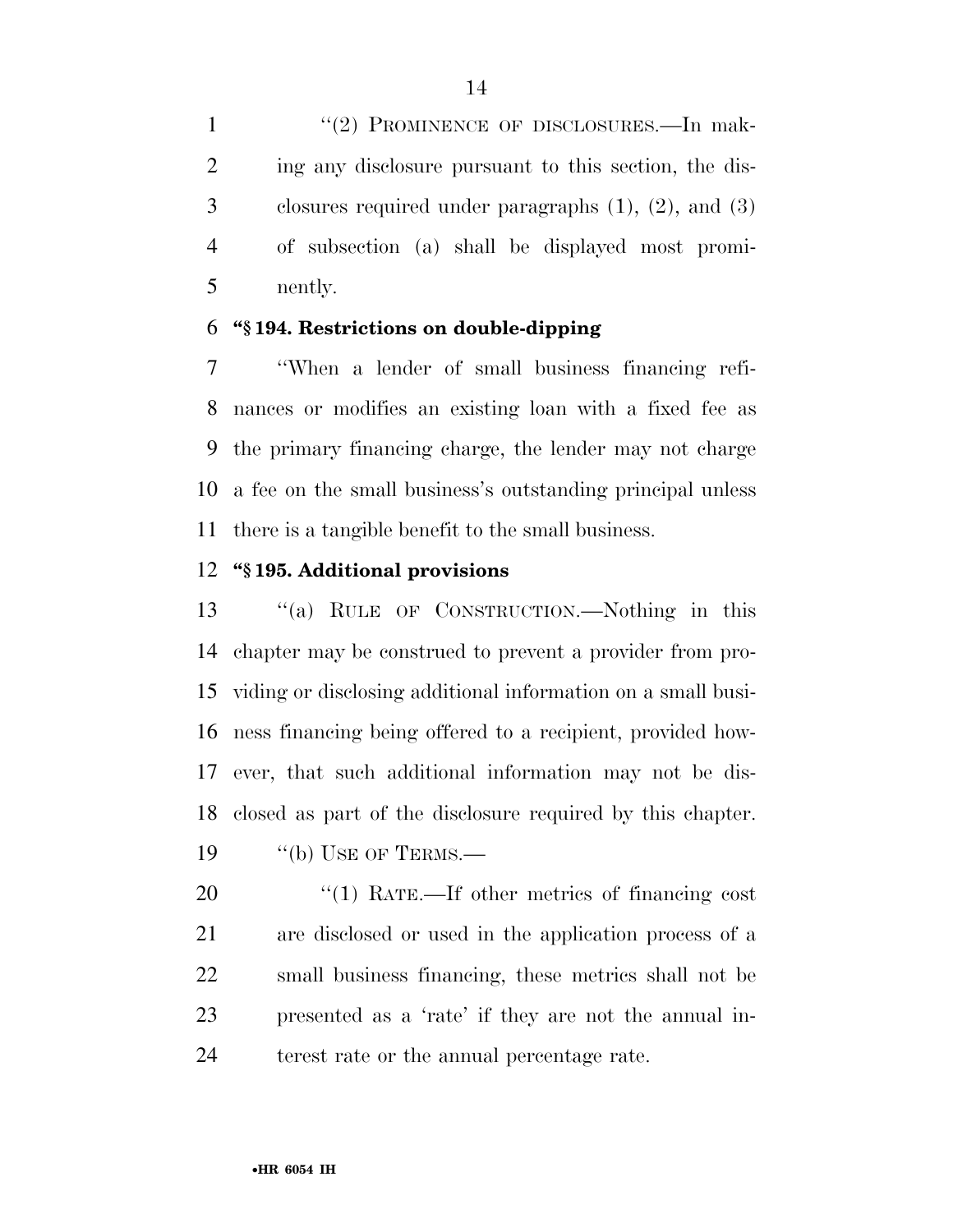1 "(2) INTEREST.—The term 'interest', when used to describe a percentage rate to a recipient or potential recipient, shall only be used to describe annualized percentage rates, such as the annual in-terest rate.

 ''(c) REQUIREMENT TO STATE APR.—When a pro- vider states in writing a rate of finance charge or a financ- ing amount to a recipient during an application process for small business financing, the provider shall also state the annual percentage rate or, in the case of sales-based financing or factoring, the estimated annual percentage rate, with equal or greater prominence, using the term 'an-nual percentage rate' or the abbreviation 'APR'.''.

 (b) CLERICAL AMENDMENT.—The table of chapters for the Truth in Lending Act is amended by adding at the end the following:

''6. SMALL BUSINESS FINANCING ... 191''.

 (c) RULEMAKING DEADLINE.—Not later than the end of the 24-month period beginning on the date of en- actment of this Act, the Director of the Bureau of Con- sumer Financial Protection shall issue final rules to carry out the amendments made by this section.

 (d) EFFECTIVE DATE.—Chapter 6 of the Truth in Lending Act, as added by subsection (a), shall take effect